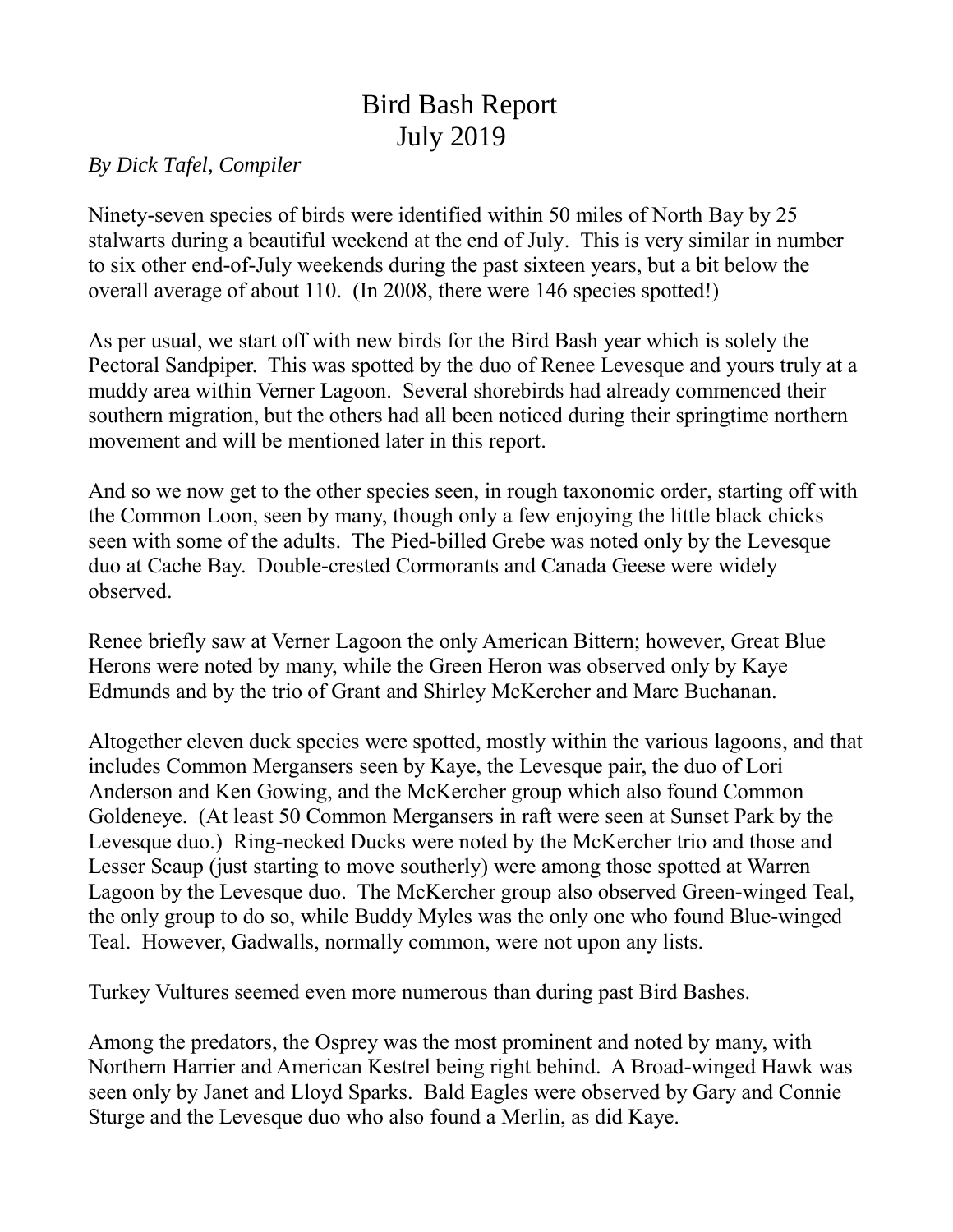Ruffed Grouse were also observed by Kaye, as well as by Steve Pitt, and by the pair of Linda Stoner and Rose McLelland.

The Levesque pair saw an American Coot at Warren Lagoon, while the Anderson duo were the only ones to note Sandhill Cranes, east of Powassan.

Among the shorebirds, Killdeer and Spotted Sandpipers were fairly common in the lagoons. Greater Yellowlegs were discovered by the McKercher gang; Lesser Yellowlegs were noted by the Stoner and the Levesque duos. Solitary and Least Sandpipers were seen by the Levesque pair at Verner Lagoon, and Solitary Sandpipers and a Wilson's Snipe were found there by Buddy.

Ring-billed and Herring gulls were fairly common, but not as many as in recent months, so it seemed by your compiler. Black-backed Gulls still had not been seen this year. Caspian Terns were quite conspicuous at Cache Bay, along with a few Common Terns.

Of course, Rock Pigeons were commonplace, while Mourning Doves were somewhat less so.

A Black-billed Cuckoo was noted by the Sturges and by the Anderson pair.

Ruby-throated Hummingbirds were fairly common, enjoyed by Elsa Tafel and many others, especially at their home feeders.

Belted Kingfishers were seen by Steve, Kaye and the Levesque duo.

As to woodpeckers and their cousins, the Yellow-bellied Sapsucker was noted by several including the Sturges, John Levesque, and the Anderson and Levesque pair. Northern Flickers and Downy Woodpeckers seemed to be the most common woodpeckers seen, while Hairy Woodpeckers were seen by Mary Ann Kenrick, the Sparks, and just a few others. Pileated Woodpeckers were noted by Steve and by the Anderson and Levesque duos.

Eastern Wood Pewees were found by the Stoner duo and by the Levesque pair, the latter at Jocko Point. Eastern Phoebes were fairly widespread, as were Eastern Kingbirds. Although the Levesque pair found Alder Flycatchers, no one spotted the Great Crested Flycatcher or the Least Flycatcher.

As to vireos, the Red-eyed seemed to be everywhere, while the Philadelphia was discovered by John and the Sturges. Where was the normally common Warbling Vireo?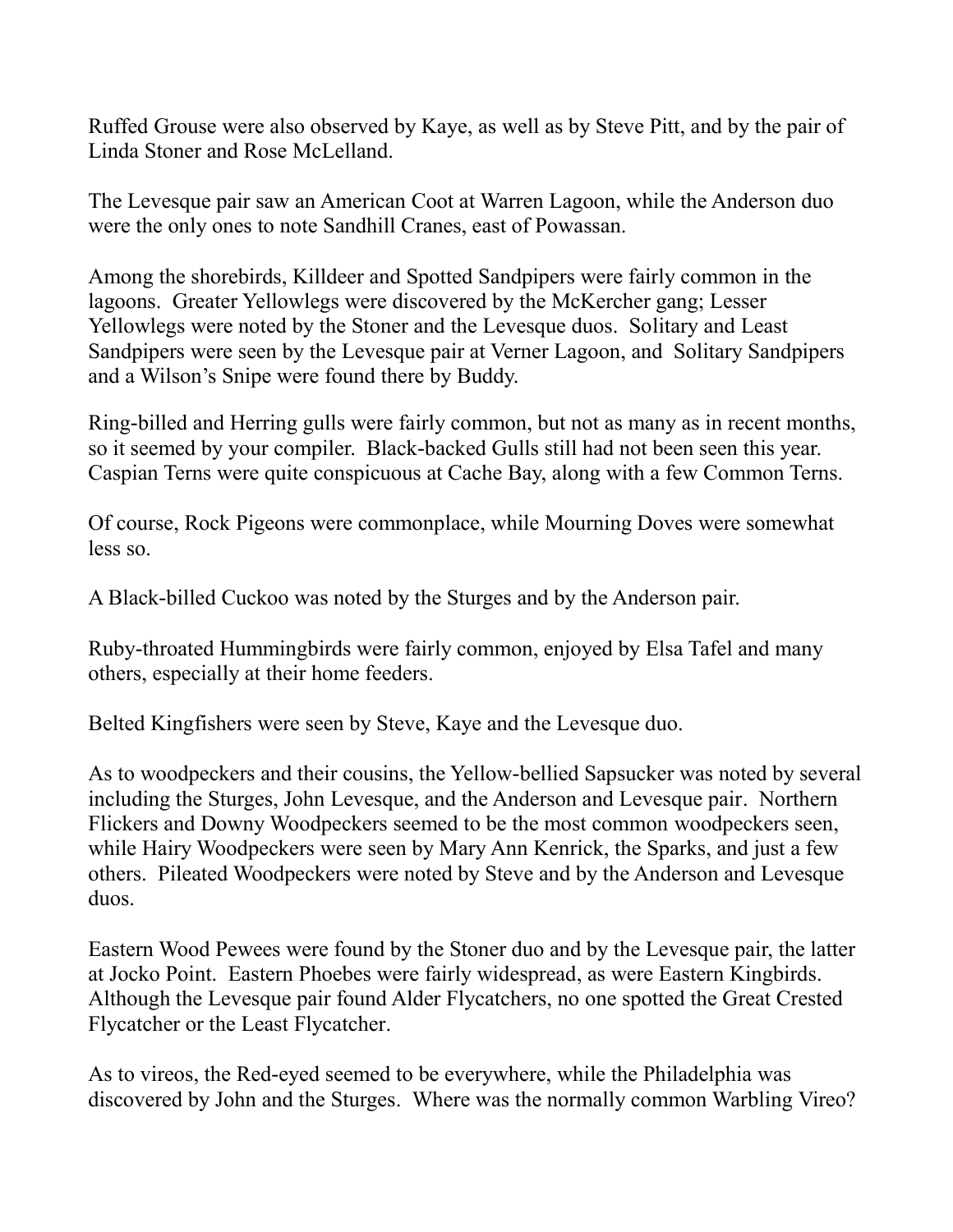Blue Jays were fairly commonplace, with American Crows and Common Ravens more so!

Swallows: Tree and Barn were frequently mentioned in many reports, the Bank, less so; however, Cliff Swallows were spotted only by the Anderson pair. Northern Roughwinged were not noticed.

Black-capped Chickadees remain a regular species, but the Red-breasted Nuthatch was seen only by a few, including Brent and Laura Turcotte during a paddle down South River. The White-breasted Nuthatch did not gather a mention, but the Brown Creeper, three of them, were observed only by the Levesque duo at Jocko Point.

The Winter Wren was found by the Sturges, as was the Ruby-crowned Kinglet.

Thrushes: An Eastern Bluebird was watched by the Sturges, and briefly by the Levesque pair. The Veery was observed by the Anderson pair who also heard or saw Hermit Thrushes, as did the Turcottes, the Sturges and the Sparks. Swainson's and Wood Thrushes were overlooked. American Robins were ubiquitous!

The Gray Catbird was noted by the Anderson pair. Brown Thrashers were discovered by several, including Sarah Wheelan, Buddy and Mary Ann.

European Starlings were (surprise?) almost everywhere.

Cedar Waxwings were noted by the Levesque and Anderson duos, the McKercher group, Mary Ann and the Sturges.

Now as to warblers, the Yellow was on the lists of Mary Ann and Kaye who also noted the Chestnut-sided, along with the Anderson pair and the Sturges, who also found Pine. It seems American Redstarts were, along with Common Yellow-throats, the most common warblers and seen by many. The Ovenbird was on the list only of the Anderson pair. The Northern Waterthrush was noted solely by the Turcottes.

As to sparrows, the Chipping, Savannah, Song, and White-throated were observed by many, but the Swamp only by the Turcottes.

Rose-breasted Grosbeak was on the lists of the Sparks, the Anderson duo, and Steve.

Bobolinks were spotted by Kaye, by the Sturges, and by the Anderson pair, the latter two pairs also spotting the Eastern Meadowlark. Red-winged Blackbirds were all over the place, as were Common Grackles.